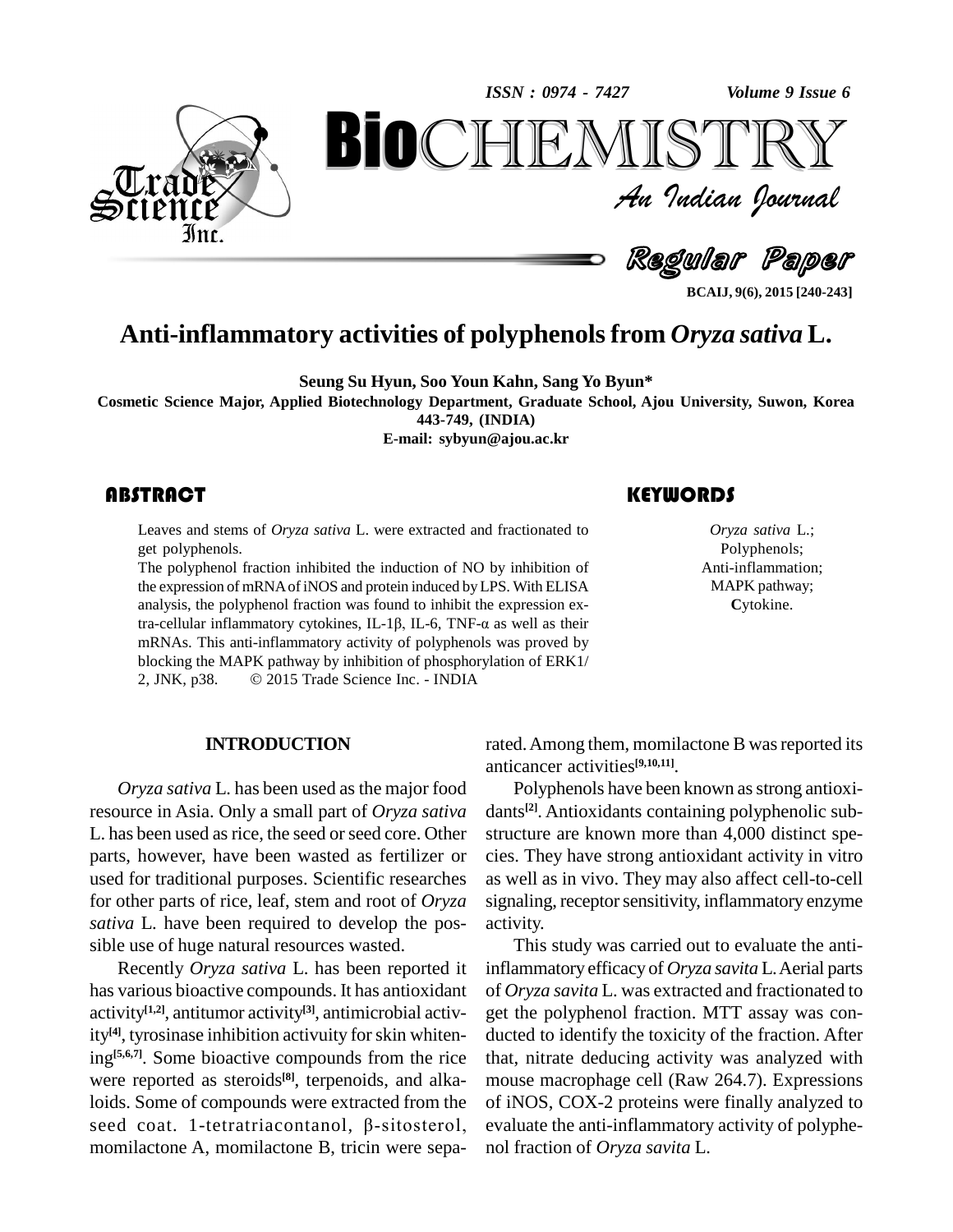Regular Paper

### **EXPERIMENTAL**

#### **Materials**

*Oryza sativa* L. used in this research was Korean ChuJung rice. It was collected in August 2012 from Ichon-city Korea. Silica gel for column chro- Germany). Octadecyl silica gel(ODS) was Lichroprep RP-18(Merck). Thin layer chromatographywas done with TLC silica gel 60 F254(Merck) and TLC silica gel 60 RP-18 F254S(Merck). Infrared(IR) spectrum was made with Perkin model 599B (Buckinghamshire, En gland). Fast atom bombardment (FAB) mass spectrumwas made with JMSAX 700(JEOL).

#### **Extraction and Fractionation**

8.35 kg of leaves and stem of Oryza sativa L. was extracted with 80% MeOH for 24 hours at room tem perature. Extract wasfiltered and vacuum evaporated to get the concentrate. The concentrate was fraction ated with n-hexane  $(3 L \times 3)$  and  $H<sub>2</sub>O(3 L)$ . The H2O fraction was partitioned with ethyl acetate (EtOAc, 3 toxicit ated with n-hexane (3 L×3) and H<sub>2</sub>O(3 L). The H2O The fraction was partitioned with ethyl acetate (EtOAc, 3 toxicity L×3). Again the H2O fraction was fractionated with tivity fraction was partitioned with ethyl acetate (EtOAc, 3 toxicity L×3). Again the H2O fraction was fractionated with tivity in-butanol (n-BuOH, 3 L×3) and vacuum evaporated mouse to concentrate.Again the concentrate portioned into 3 fractions, n-hexane( $135$  g, OSH), EtOAc ( $38$  g, OSE),

n-BuOH (26 g, OSB) and H<sub>2</sub>O fraction.

### **MTT assay**

matography was Kiesel gel 60(Merck, Darmstadt, HaCat (ACTT, CLS 300493, USA). 100 µl of ex-MTT (3-(4,5-Dimethylthiazol-2-yl)-2,5 diphenyltetrazolium bromide) assay is used to determine cytotoxicity of polyphenol fraction(ethyl<br>acetated fraction) for the viability and growth of with<br>HaCat (ACTT, CLS 300493, USA). 100 µl of exacetated fraction) for the viability and growth of with perimental cell solution was plated into each well of 96-well culture plate and incubated for 24 h in 5% CO2 incubator. After treatment of cells for 48 h by coffee extracts at 1; 5; 10; 50 and 100 mg/L in DMEM containing 1%AA, experimental media are by coffee extracts at 1; 5; 10; 50 and 100 mg/L in<br>DMEM containing 1% AA, experimental media are<br>removed and the cells are incubated with 50 µl basal medium containing 2.0 mg/ml MTT in CO2 incubaremoved and the cells are incubated with 50 µl basal<br>medium containing 2.0 mg/ml MTT in CO2 incuba-<br>tor at 37 °C for 3 h. The medium is aspirated, and the formazan product is solubilized with 200 ul dimethyl sulfoxide (DMSO) every well. Absorbance at 595 nm was measured for each well using microplate absorbance reader.

#### **Anti-inflammatory assay**

The inhibitory activity of NO generation and cell toxicity were measured. The nitrate deduction activity was analyzed. MTT assay was made with mouse macrophage cell (Raw 264.7). Expressions of inflammatory proteins such as iNOS, COX-2 were measured with Western blot.

**BIO**CHEMISTRY<br>An Indian Journal



**Indian**<br>**I**<br>IISTRY<br>*Indian <sup>f</sup>ournal* Figure 1 : Effects of polyphenol fraction(OR-5) on (A) cytotoxicity, (B) inhibitory NO induction, (C) iNOS mRNA, **(D) inhibitory protein expression**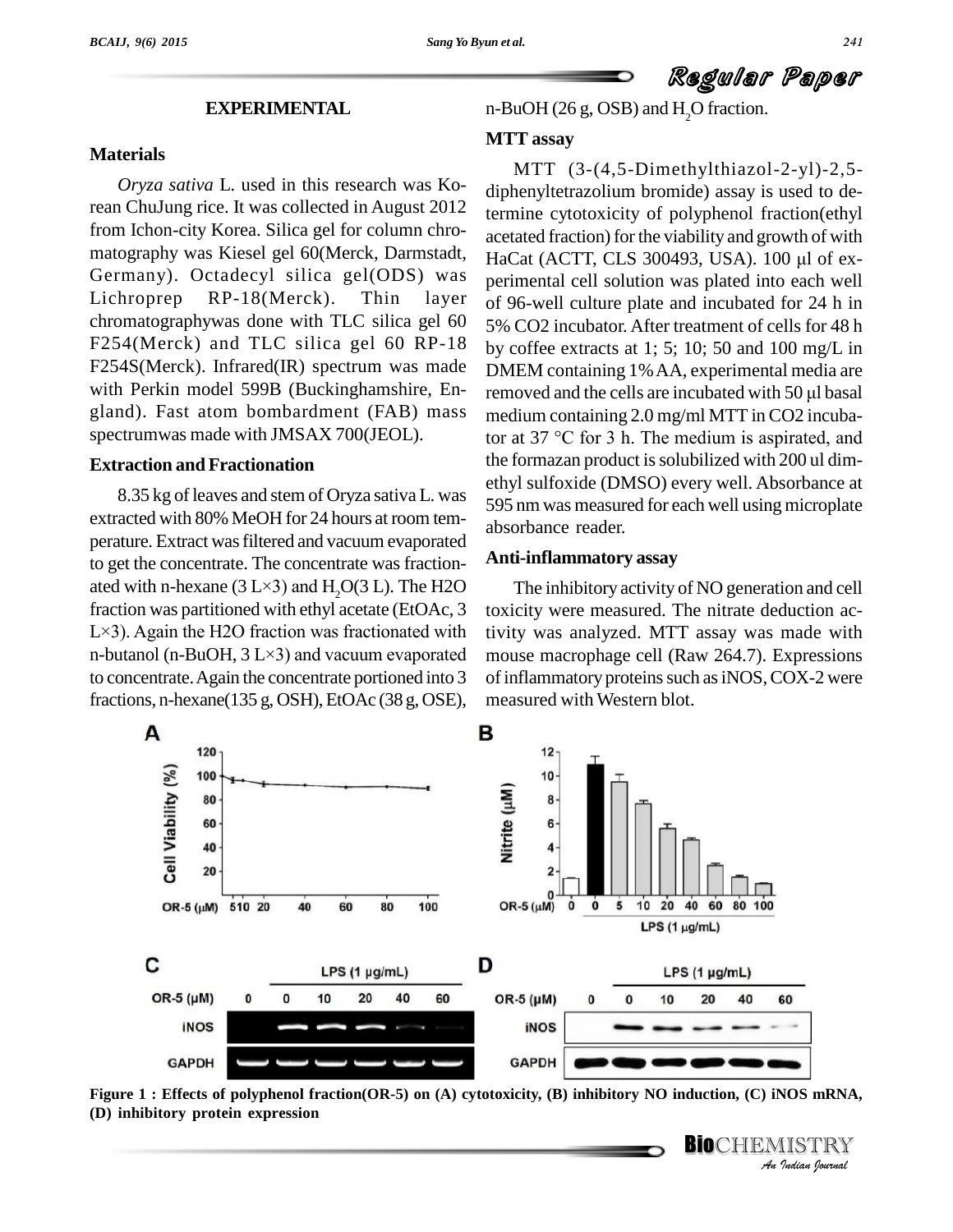## Regular Paper **RESULTSAND DISCUSSION**

Leaves and stems of *Oryza sativa* L. were exwas fractionated by the sequential partitioning with EtOAc, n-BuOH, and H<sub>2</sub>O. The EtOAc fraction was partly purified with silica gel and ODS column chro matography to get the polyphenol enriched fraction.

The inhibitory activity of polyphenol against NO induced by lipopolysaccharide (LPS) was measured. According to the MTT test, the polyphenol fraction didn't show any cytotoxicity up to  $100 \mu M$ (Figure 1A). The polyphenol fraction inhibited the induction of NO by LPS. The inhibitory activity was de pendent on concentration(Figure 1B). From results shown in Figure 1, it was proved that the polyphe nol fraction inhibited the expression of mRNA of iNOS and protein induced by LPS.

tracted with 80% MeOH. The extract concentrated cytokines, IL-1 $\beta$ , IL-6, TNF- $\alpha$ (Figure 2A). With We also found that the polyphenol fraction in hibited the expressions mRNAs for inflammatory We also found that the polyphenol fraction in-<br>hibited the expressions mRNAs for inflammatory<br>cytokines, IL-1 $\beta$ , IL-6, TNF- $\alpha$ (Figure 2A). With ELISA analysis, the polyphenol fraction was found to inhibit the expression extra-cellular inflammatory cytokines as well as their mRNAs as shown in Fig ure 2B.

> To find out the inflammatory mechanism of the polyphenol fraction, MAPK signal transfer pathway was monitored with western blot. MAPK pathway has been known as a major inflammatory signal transfer mechanism**[12,13]**. As shown in Figure 3, the polyphenol block the pathway by inhibition of phosphorylation of ERK1/2, JNK, p38. It was true because the inhibition was concentration dependent.

From this study, we found the polyphenol frac-









```
BioCHEMISTRY<br>An Indian Iournal
```